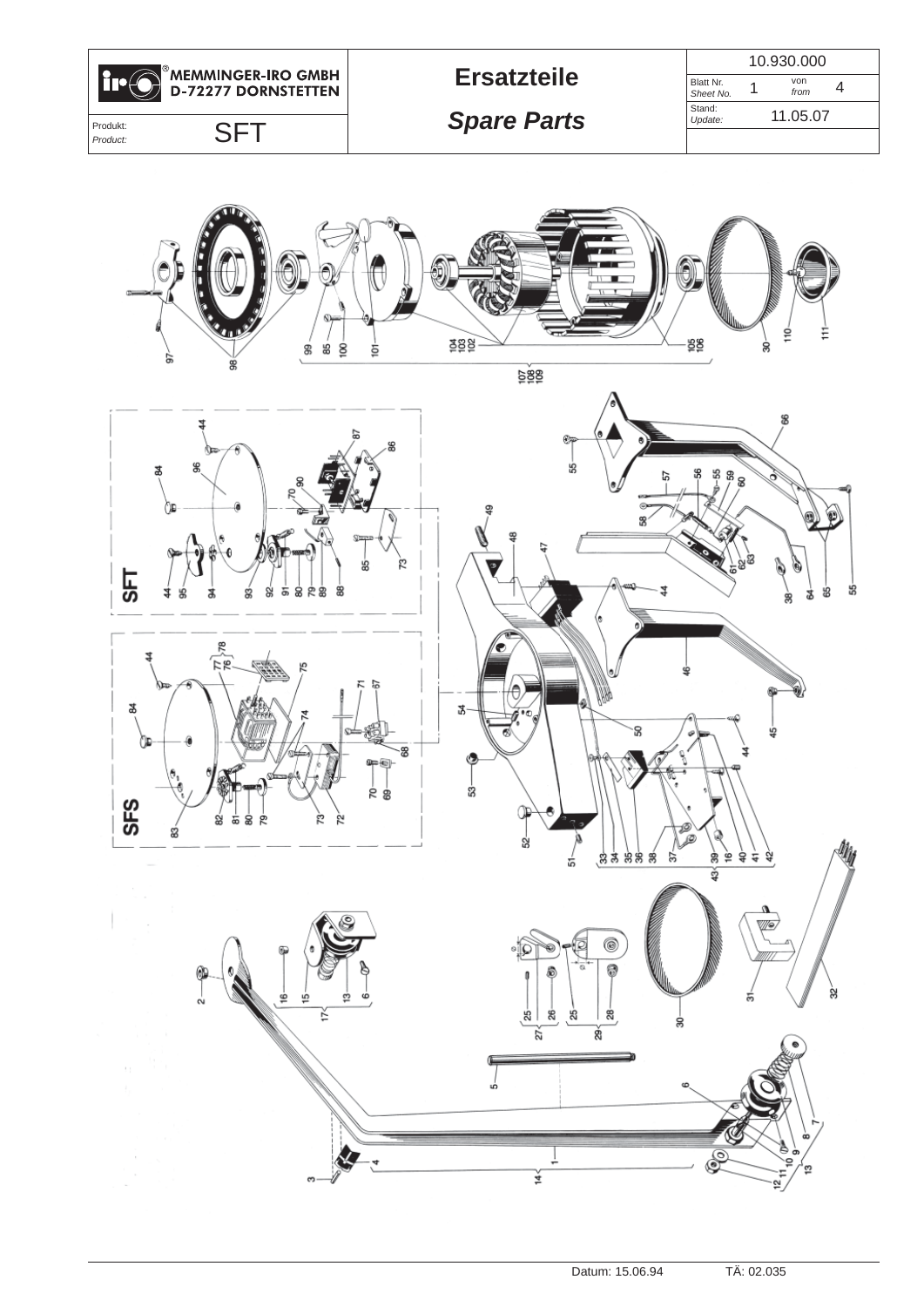|--|

# MEMMINGER-IRO GMBH

## **Ersatzteile**

|                        | 10.930.000            |  |  |
|------------------------|-----------------------|--|--|
| Blatt Nr.<br>Sheet No. | von<br>2<br>4<br>from |  |  |
| Stand:<br>Update:      | 11.05.07              |  |  |
|                        |                       |  |  |

| Produkt:           |                            |                              | <b>Spare Parts</b>                     |                                        | uanu.<br>Update: | 11.05.07                                      |  |
|--------------------|----------------------------|------------------------------|----------------------------------------|----------------------------------------|------------------|-----------------------------------------------|--|
| Product:           | <b>SFT</b>                 |                              |                                        |                                        |                  |                                               |  |
| <b>Bild</b><br>Nr. | Artikel-Nr.                | <b>Bezeichnung</b>           |                                        |                                        |                  |                                               |  |
| Fig.<br><b>No</b>  | Part-No.                   |                              |                                        | <b>Description</b>                     |                  |                                               |  |
| 6                  | 000.601.006                | Senkschraube                 |                                        | countersunk screw                      |                  |                                               |  |
| $\overline{7}$     | 001.260.014                | Kunststoffmutter             |                                        | plastic nut                            |                  |                                               |  |
| 8                  | 10.806.2093                | <b>Bremsfeder</b>            |                                        | tension spring                         |                  |                                               |  |
| $\boldsymbol{9}$   | 10.900.6030                | Keramikbremsteller           |                                        | ceramic cymbal                         |                  |                                               |  |
| 10                 | 10.106.2194                | Bremsbolzen                  |                                        | tensioner shaft                        |                  |                                               |  |
| 11                 | 000.610.004                | Sicherungsring               |                                        | circlip                                |                  |                                               |  |
| 12                 | 000.607.100                | <b>Mutter</b>                |                                        | nut                                    |                  |                                               |  |
| 13                 | 10.106.2095                | Keramiktellerbremse          |                                        | ceramic disc tensioner                 |                  |                                               |  |
| 15                 | 10.106.1182                |                              | Kurzer Oberarm mit Garnöse             | short upper arm with yarn eyelet       |                  |                                               |  |
|                    | 10.106.1383                |                              | Kurzer Oberarm mit großer Garnöse      | short upper arm with large yarn eyelet |                  |                                               |  |
| 16                 | 02.900.6001                | Keramiköse<br><b>Bundöse</b> |                                        | ceramic eyelet                         |                  |                                               |  |
| 17                 | 02.900.6034<br>10.2406     |                              | Kurzer Oberarm mit Keramiktellerbremse | collar eyelet                          |                  |                                               |  |
| 25                 | 10.900.0043                | Gewindestift                 |                                        | headless screw                         |                  | short upper arm with ceramic cymbal tensioner |  |
| 26                 | 10.900.6010                | Bundöse, geöffnet            |                                        | collar eyelet, open                    |                  |                                               |  |
| 27                 | 10.106.2070                | Garnleiter, 8 mm             |                                        | yarn guide, 8 mm                       |                  |                                               |  |
|                    | 10.106.2072                | Garnleiter, 5 mm             |                                        | yarn guide, 5 mm                       |                  |                                               |  |
| 28                 | 10.900.6007                | Garnöse                      |                                        | yarn eyelet                            |                  |                                               |  |
| 29                 | 10.106.2075                |                              | Garnleiter, 8 mm, 45° Winkel           | yarn guide, 8 mm, 45° angle            |                  |                                               |  |
|                    | 10.106.2076                |                              | Garnleiter, 5 mm, 45° Winkel           | yarn guide, 5 mm, 45° angle            |                  |                                               |  |
| 30                 | 10.106.1805                | Bremsring, schwarz           |                                        | tension ring, black                    |                  |                                               |  |
|                    | 10.106.1808                | Bremsring, braun             |                                        | tension ring, brown                    |                  |                                               |  |
|                    | 10.106.1809                | Bremsring, gelb              |                                        | tension ring, yellow                   |                  |                                               |  |
|                    | 10.106.1810                | Bremsring, grün              |                                        | tension ring, green                    |                  |                                               |  |
|                    | 10.106.1812                | Bremsring, rot               |                                        | tension ring, red                      |                  |                                               |  |
| 31                 | 20.2306                    | Verkabelungshalter           |                                        | cable holder                           |                  |                                               |  |
| 32                 | 020.720.002                | Kontaktband 4-adrig          |                                        | contact cable, 4-wires                 |                  |                                               |  |
| 33                 | 000.604.002                | Linsen-Blechschraube         |                                        | self-tapping oval-head screw           |                  |                                               |  |
| 34                 | 10.806.1320                | Kabel                        |                                        | cable                                  |                  |                                               |  |
| 35                 | 10.106.1155                | Feder                        |                                        | spring                                 |                  |                                               |  |
| 36                 | 10.106.1158                | Kontaktfederhalterung        |                                        | contact spring socket                  |                  |                                               |  |
| 37                 | 10.106.1153                | Abstellarm mit Öse           |                                        | stop motion arm with eyelet            |                  |                                               |  |
|                    | 10.106.1381                |                              | Abstellarm mit großer Öse              | stop motion arm with large eyelet      |                  |                                               |  |
| 38                 | 10.900.6015                | Keramiköse                   |                                        | ceramic eyelet                         |                  |                                               |  |
|                    | 10.900.6046                | Keramiköse, groß             |                                        | ceramic eyelet, large                  |                  |                                               |  |
| 39                 | 10.106.1322.000E           | Deckel mit Öse, grau         |                                        | cover with eyelet, grey                |                  |                                               |  |
| 40                 | 10.900.0002                | Blechschraube<br>Keramiköse  |                                        | self-tapping screw                     |                  |                                               |  |
| 41<br>42           | 10.900.6043<br>000.603.296 | Gewindestift M3x20           |                                        | ceramic eyelet<br>headless screw M3x20 |                  |                                               |  |
| 43                 | 10.106.1323.000E           |                              | Zupfabsteller SFT/SFC, grau            | stop motion, complete SFT/SFC, grey    |                  |                                               |  |
|                    | 10.106.1382.000E           |                              | Zupfabsteller, grau, mit großer Öse    | stop motion, grey, with large eyelet   |                  |                                               |  |
| 44                 | 10.900.0002                | Blechschraube                |                                        | self-tapping screw                     |                  |                                               |  |
| 44                 | 10.900.0439                |                              | Linsensenkschraube M3x8                | slotted countersunk head screw M3x8    |                  |                                               |  |
| 45                 | 10.900.6008                | <b>Bundöse</b>               |                                        | collar eyelet                          |                  |                                               |  |
|                    | 10.900.6045                | Keramiköse groß              |                                        | ceramic eyelet, large                  |                  |                                               |  |
| 46                 | 10.106.1338.000E           | Unterarm, grau               |                                        | lower arm, grey                        |                  |                                               |  |
|                    | 10.106.1380.000E           |                              | Unterarm, grau, mit großer Öse         | bottem arm, grey, with large eyelet    |                  |                                               |  |
| 47                 | 10.100.005                 | Kontaktstiftfassung          |                                        | contact pin socket                     |                  |                                               |  |
|                    | 10.106.1336                | Kabel, blau                  |                                        | cable, blue                            |                  |                                               |  |
|                    | 10.106.1335                | Kabel, gelb                  |                                        | cable, yellow                          |                  |                                               |  |
|                    | 10.106.1334                | Kabel, grün                  |                                        | cable, green                           |                  |                                               |  |
|                    | 10.106.1333                | Kabel, rot<br>cable, red     |                                        |                                        |                  |                                               |  |
|                    | 10.900.5287                | Kabelschuh                   |                                        | cable shoe                             |                  |                                               |  |
| 48                 | 10.106.1312.000D           | Gehäuse, grau                |                                        | housing, grey                          |                  |                                               |  |
|                    |                            |                              |                                        |                                        |                  |                                               |  |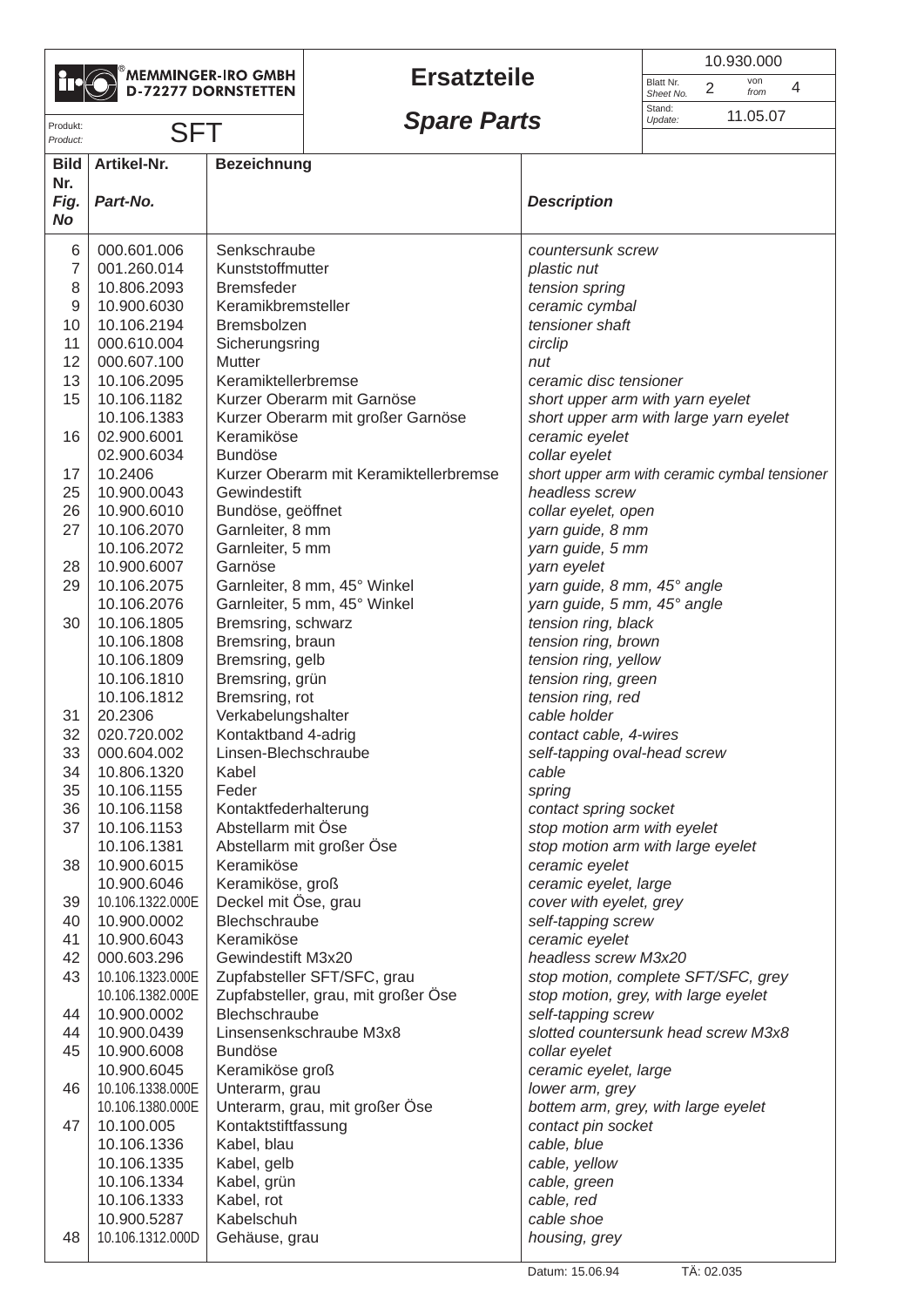

## **Ersatzteile**

|                        | 10.930.000            |  |  |  |
|------------------------|-----------------------|--|--|--|
| Blatt Nr.<br>Sheet No. | von<br>3<br>4<br>from |  |  |  |
| Stand:<br>Update:      | 11.05.07              |  |  |  |

Produkt:<br>*Produkt:* SFT **Spare Parts** Sudde: 11.05.07

| Product:           | <b>DL 1</b>                |                                                               |                                              |  |
|--------------------|----------------------------|---------------------------------------------------------------|----------------------------------------------|--|
| <b>Bild</b><br>Nr. | Artikel-Nr.                | <b>Bezeichnung</b>                                            |                                              |  |
| Fig.               | Part-No.                   |                                                               | <b>Description</b>                           |  |
| <b>No</b>          |                            |                                                               |                                              |  |
| 49                 | 000.603.248                | Gewindestift                                                  | headless screw                               |  |
| 50                 | 02.900.1005                | Mutter                                                        | nut                                          |  |
| 51                 | 10.900.0041                | Schraube                                                      | screw                                        |  |
| 52                 | 10.806.1147                | Plastikpfropfen                                               | plastic plug                                 |  |
| 53                 | 10.806.1055                | Plastikpfropfen                                               | plastic plug                                 |  |
| 54                 | 000.603.255                | Gewindestift M 6x 8                                           | headless screw M6 x 8                        |  |
| 55                 | 000.604.005                | Zylinder-Blechschraube                                        | self-tapping cheese-head screw               |  |
| 56                 | 10.806.3011                | Feder                                                         | spring                                       |  |
| 57                 | 10.806.1320                | Kabel                                                         | cable                                        |  |
| 58                 | 10.105.1030                | Kabel mit Stift                                               | cable with pin                               |  |
| 59                 | 10.106.3024                | Kontaktfeder                                                  | contact spring                               |  |
| 60                 | 10.806.3017                | Exzentergelenk                                                | eccenter link                                |  |
| 61                 | 10.106.3059                | Exzenterbuchse mit Schraube                                   | eccentric bushing with screw                 |  |
| 62                 | 000.603.314                | Gewindestift M3x8 DIN 916                                     | headless screw M3x8 DIN 916                  |  |
| 63                 | 000.603.215                | Gewindestift M3x4 DIN 913                                     | headless screw M3x4 DIN 913                  |  |
| 64<br>65           | 10.106.3027<br>10.900.6008 | Abstellerarm mit Öse<br><b>Bundöse</b>                        | stop motion arm with eyelet<br>collar eyelet |  |
| 66                 | 10.106.1319.000E           | Unterer Absteller grau kpl.                                   | lower stop motion grey cpl.                  |  |
| 70                 | 000.600.011                | Zylinderschraube M3x6                                         | cheese head screw M3x6                       |  |
| 73                 | 10.106.1086                | Anschlagsscheibe                                              | stop plate                                   |  |
|                    | 10.900.2033                | Scheibe (nicht abgebildet)                                    | washer (not shown)                           |  |
| 79                 | 10.106.1205                | Federhalter                                                   | spring support                               |  |
| 80                 | 10.806.1187                | Feder                                                         | spring                                       |  |
| 84                 | 10.806.1185                | Plastikpfropfen                                               | plastic plug                                 |  |
| 85                 | 000.600.046                | Zylinderschraube M3x40 (9206, 9506)                           | cheese-head screw M3x40 (9206, 9506)         |  |
| 86                 | 10.806.1228                | Thyristorenhalter                                             | thyristor board holder                       |  |
| 87                 | 10.806.1367                | Printplatte                                                   | print circuit board                          |  |
| 88                 | 000.603.220                | Gewindestift                                                  | headless screw                               |  |
| 89                 | 10.106.1366                | Kontakt mit Widerstand                                        | contact with resistor                        |  |
| 90                 | 10.106.1307                | Kontaktfassung                                                | contact attachment                           |  |
| 91                 | 10.806.1324                | Feder, Standard                                               | spring, standard                             |  |
|                    | 10.806.1464                | Feder, verstärkte Ausführung                                  | spring, reinforced type                      |  |
| 92                 | 10.106.1325                | Justierarm mit Feder                                          | adjustable arm with spring                   |  |
| 93                 | 10.806.1309                | Gummischeibe                                                  | rubber disc                                  |  |
| 94                 | 000.609.044                | Federscheibe                                                  | spring washer                                |  |
| 95                 | 10.806.1308                | Justierscheibe                                                | adjusting plate                              |  |
| 96                 | 10.106.1311.000E           | Deckel, grau                                                  | cover, grey                                  |  |
|                    | 10.106.1423.000E           | Deckel mit Loch für Schalter, grau                            | cover with hole for switch, grey             |  |
| 97<br>98           | 10.106.1209<br>10.106.1315 | Gewindestift<br>Kippscheibe, komplett                         | headless screw<br>tilting disc, complete     |  |
| 99                 | 10.106.1124                | Bremsscheibenhalter                                           | tension disc holder                          |  |
| 100                | 000.603.220                | Gewindestift<br>headless screw                                |                                              |  |
| 101                | 10.106.1041                | Bremsscheibe                                                  | tension disc                                 |  |
|                    | 10.106.1378                | Bremsscheibe mit Führungsstift (SFT 9206,9506)                | tension disc with guide pin (SFT 9206, 9506) |  |
| 102                | 10.106.1328                | Stator mont. 6-pol. (SFT 9006, 9306)                          | stator assy. 6-pole (SFT 9006, 9306)         |  |
| 103                | 10.106.1330                | Stator mont. 4-pol. (SFT 9106, 9406)                          | stator assy. 4-pole (SFT 9106, 9406)         |  |
| 104                | 10.106.1326                | Stator mont. 2-pol. (SFT 9206, 9506)                          | stator assy. 2-pole (SFT 9206, 9506)         |  |
| 105                | 10.106.1092                | Spulenkörper (6-polig und 4-polig)                            | spool body (6- and 4 pole)                   |  |
|                    | 10.106.1092.001            | Spulenkörper spezial 6-polig glanzverchromt                   | spool body special, (6 pole)                 |  |
| 106                | 10.106.1498                | Spulenkörper 2-polig mit Polring                              | spool body 2-pole with polering              |  |
|                    | 10.106.1259                | Rotorring für 2-poligen Spulenkörper SFT                      | rotor ring for 2 pole spool body SFT         |  |
| 107                | 10.106.1329                | Spulenkörper komplett, 6-polig                                | spool body complete, 6-pole                  |  |
| 108                | 10.106.1332                | Spulenkörper komplett, 4-polig<br>spool body complete, 4-pole |                                              |  |
| 109                | 10.106.1327                | Spulenkörper komplett, 2-polig                                | spool body complete, 2-pole                  |  |
|                    |                            |                                                               |                                              |  |